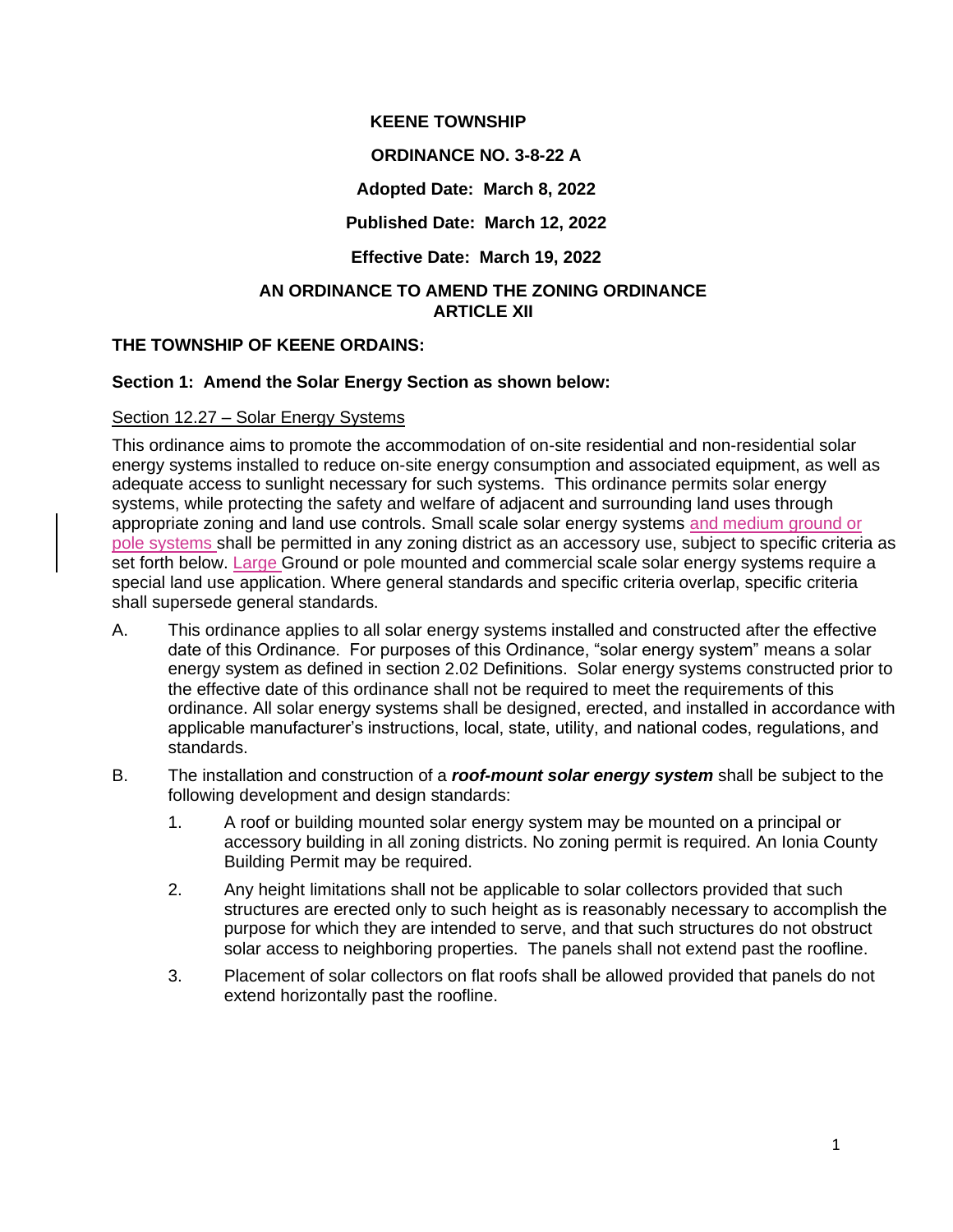- C. The installation and construction of *small collector systems mounted on fences or poles, or ground mounted* with collector surface areas less than twelve (12)fifty (50) square feet and less than  $s$ ix  $(6)$ seven  $(7)$  feet high are permitted as an accessory use in all zoning districts. A small solar collector panel shall be setback from all property lines a minimum of 15 feet and a minimum of fifty (50) feet from a street right of way. No zoning permit is required for small solar collectors. This section does not apply to repair and replacement of existing solar energy equipment, provided that there is no expansion of the size or coverage area of the solar energy equipment.
- D. The installation and construction of a solar *medium ground or pole mounted collector panel*  **system** (larger than fifty (50) square feet but less than 740 square feet) will require a zoning permit and be subject to the following standards.
	- 1. The height of the solar collector and any mounts shall not exceed 30 feet when oriented at maximum tilt. A taller system structure may be approved if a need for more height can be demonstrated such as nearby trees, buildings or topography.
	- 2. The surface area of a ground or pole-mounted system, regardless of the mounted angle, shall be calculated as part of the overall lot coverage.
	- 3. The minimum solar energy system setback distance from the property lines shall be equivalent to the front lot line setback and accessory building side and rear setback requirements of the underlying zoning district.
	- All power transmission lines from a ground mounted solar energy system to any building or other structure shall be located underground and/or in accordance with the building electrical code, as appropriate.
	- 5. A medium ground or pole mounted system may be up to a maximum size to provide electricity for the current and expected electricity use of the buildings on the property. An oversized system may be approved if the applicant provides documentation that a larger system is needed. The maximum size of collector panels shall not exceed the energy amount as permitted by the local utility company.
	- 6. The minimum acreage to construct a medium ground or pole mounted system is two and a half (2.5) acres.
	- 7. A medium ground mounted or pole mounted solar energy system is permitted in all zoning districts.
	- 8. A medium size ground or pole mounted collector panel system is permitted up to 740 square feet with a review by the zoning administrator with application for a zoning permit.
	- 9. The standards of sections below of F through K also apply to medium ground or pole mounted solar collector panel systems.
- DE. The installation and construction of a solar *large ground or pole mounted collector panel*  **system** will require a special land use permit (larger than  $12-740$  square feet) and be subject to the following standards.
	- 1. The height of the solar collector and any mounts shall not exceed 30 feet when oriented at maximum tilt. A taller system structure may be approved if a need for more height can be demonstrated such as nearby trees, buildings or topography.
	- 2. The surface area of a ground or pole-mounted system, regardless of the mounted angle, shall be calculated as part of the overall lot coverage.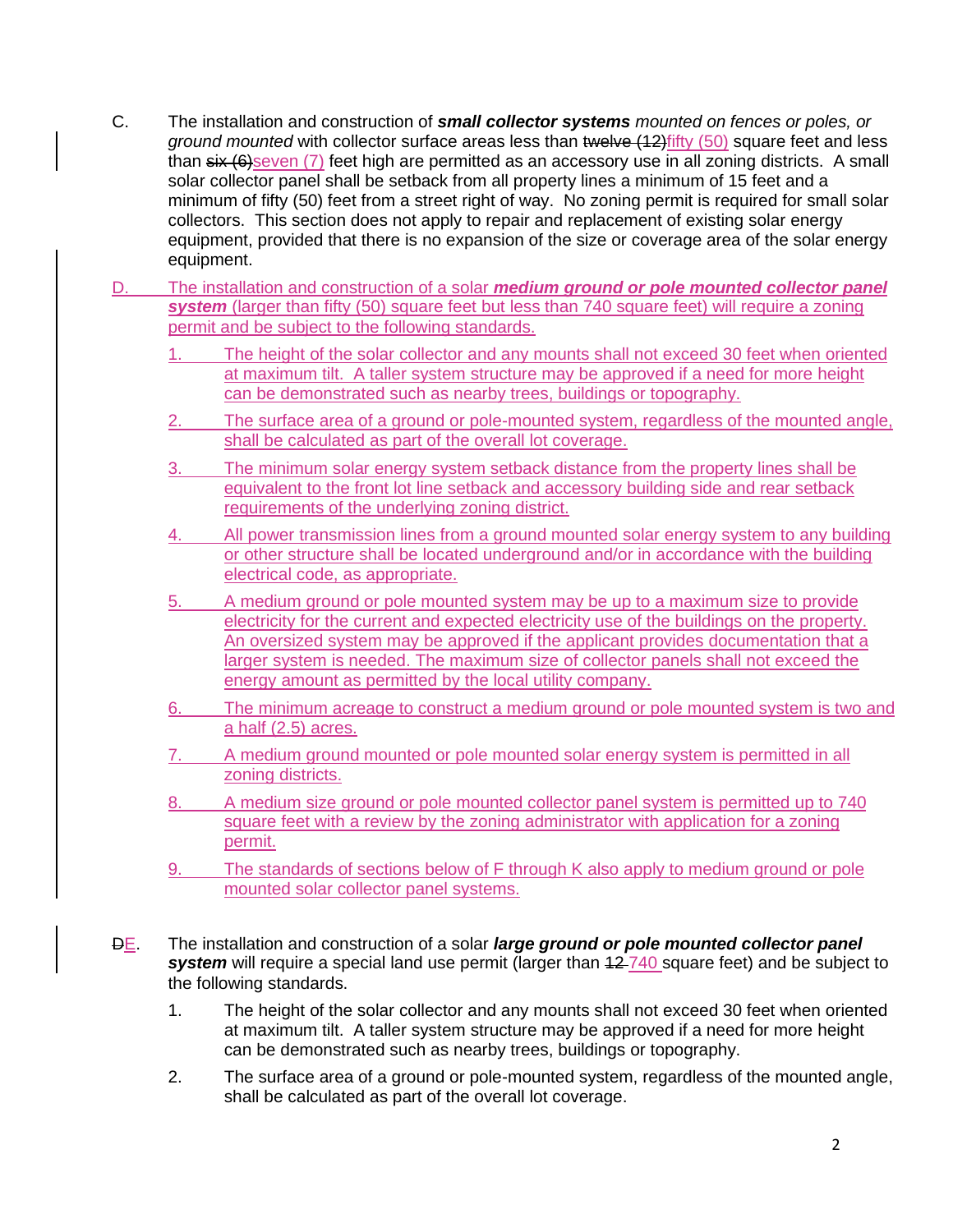- 3. The minimum solar energy system setback distance from the property lines shall be equivalent to the front lot line setback and accessory building side and rear setback requirements of the underlying zoning district.
- 4. All power transmission lines from a ground mounted solar energy system to any building or other structure shall be located underground and/or in accordance with the building electrical code, as appropriate.
- 5. A large ground or pole mounted system may be up to a maximum size to provide electricity for the current and expected electricity use of the buildings on the property. An oversized system may be approved if the applicant provides documentation that a larger system is needed. The maximum size of collector panels shall not exceed the energy amount as permitted by the local utility company.
- 6. The minimum acreage to construct a large ground or pole mounted system is two and a half (2.5) five (5) acres.
- 7. A ground mounted or pole mounted solar energy system is permitted in all zoning districts.
- EF. All electrical equipment associated with and necessary for the operation of solar energy systems shall comply with the following:
	- 1. Electrical equipment shall comply with the setbacks specified for front lot line and accessory structures in the underlying zoning district.
- FG. Solar panels are designed to absorb (not reflect) sunlight; and, as such, solar panels are generally less reflective than other varnished or glass exterior housing pieces. However, solar panel placement should be prioritized to minimize or negate any solar glare onto nearby properties or roadways, without unduly impacting the functionality or efficiency of the solar system.
- GH. A solar energy system shall not be used to display permanent or temporary advertising, including signage, streamers, pennants, spinners, reflectors, banners or similar materials. The manufacturers and equipment information, warning, or indication of ownership shall be allowed on any equipment of the solar energy system provided they comply with the prevailing sign regulations.
- HI. A solar energy collector system shall be permanently and safely attached to the ground based on the manufactures installation guide. Solar energy collectors shall comply with building codes and other applicable Township, County, State and Federal requirements and permits.
- $I_{\text{L}}$ . A solar energy system shall not be constructed until a zoning and building permit has been approved and issued along with the following requirements.
	- 1. Installation shall be constructed to the state codes, permits and manufactures instructions. Prior to operation, electrical connections must be inspected by the Ionia County Building Department Inspectors.
	- 2. Any connection to the public utility grid must be approved by the appropriate public utility.
	- 3. If solar storage batteries are included as part of the solar collector system, they must installed according to all requirements set forth in the National and State Electric Code and State Fire Code when in operation. When no longer in operation, the batteries shall be disposed of in accordance with the laws and regulations of the local and State and any other applicable laws and regulations relating to hazardous waste disposal.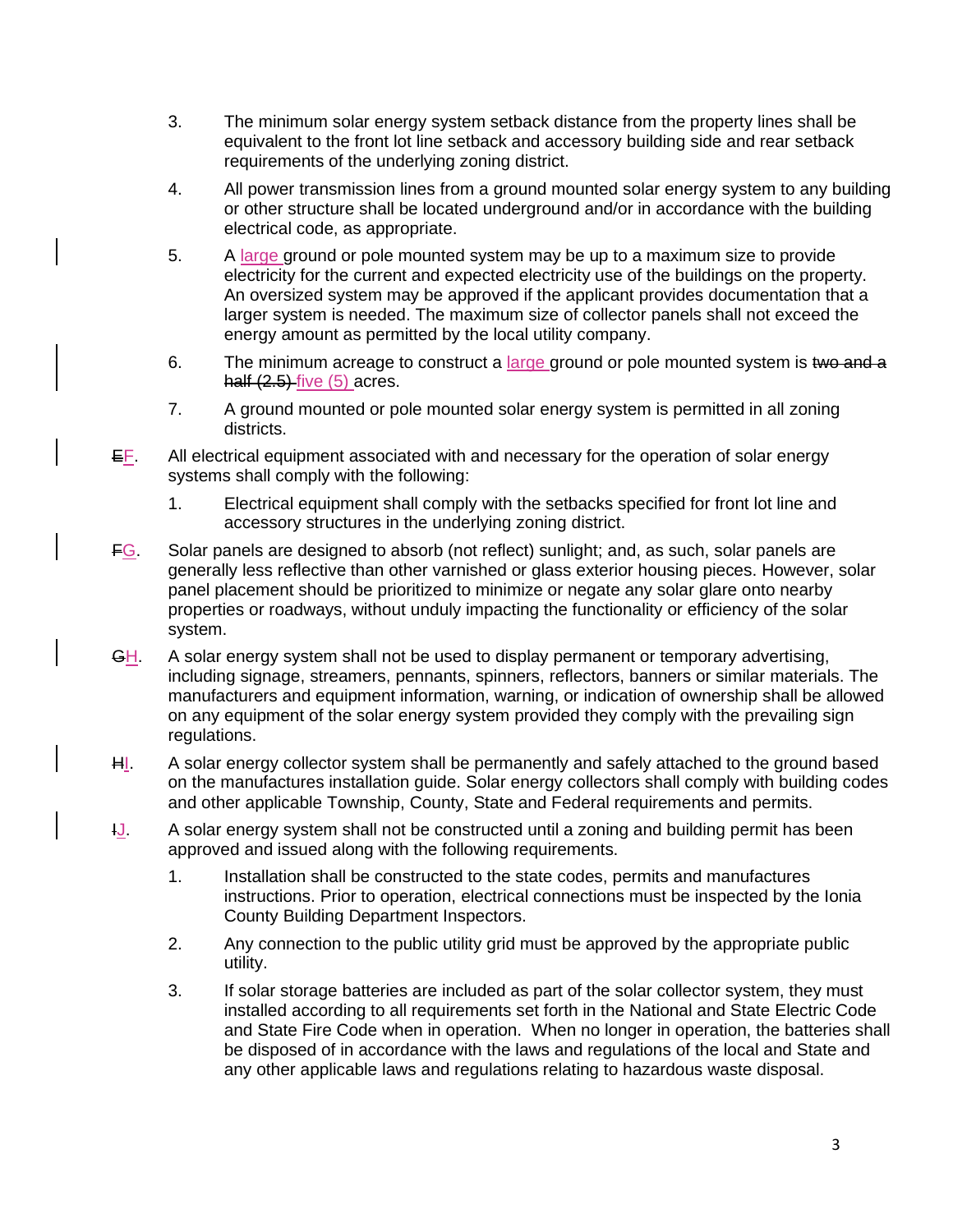- 4. Unless otherwise specified through a contract or agreement, the property owner of record will be presumed to be the responsible party for owning and maintaining the solar energy system.
- JK. If the ground mounted energy system is not used or abandoned for twelve (12) months then the following requirements will be applicable.
	- 1. If a ground mounted solar energy system is removed, any earth disturbance as a result of the removal shall be landscaped in accordance with the prior approval or local landscaping.
	- 2. A ground or pole-mounted solar energy system is considered to be abandoned or defective if it has not been in operation for a period of twelve (12) months. If abandoned, the solar energy system shall be repaired by the owner to meet federal, state, and local safety standards, or be removed by the owner within the time period designated by the municipal approval. If the owner fails to remove or repair the defective or abandoned solar energy system, the Township may pursue a legal action to have the system removed at the owner's expense.
- KL. The installation and construction of a *commercial solar energy system* **(solar farm)** will require a special land use permit and be subject to the following standards.
	- 1. A commercial solar energy system may be established as principal or accessory uses in the AG Agriculture, AR Agriculture Residential Districts and in the RR Rural Residential District on parcels 40 or more acres. The following requirements apply:
		- a. Minimum Setbacks shall be 100 feet minimum from all lot lines and road right of ways. However, as a condition of approval, the Township may require increased setbacks if it determined that greater separation would better protect adjacent residents and landowners.
		- b. Maximum height allowed is 30 feet, measured from the natural grade below the unit to the highest point at full tilt. A taller system structure may be approved if a need for more height can be demonstrated such as nearby trees, buildings or topography.
		- c. Minimum Acreage for the solar farm is five (5) acres in the AG and AR Districts.
		- d. Views of collectors and equipment from residential properties or public right-ofway may be required to be screened. Screening methods may include the use of materials, colors, textures, screening walls, fences and landscaping that will blend the facility into the natural setting and existing environment.
		- e. A small sign with emergency contact information shall be installed on or near the solar energy equipment.
		- f. The area where the solar panel structures are located shall be enclosed with a six (6) foot high fence to prevent trespassing or vandalism.
	- 2. A decommissioning plan signed by the responsible party and the landowner (if different) addressing the following shall be submitted prior to approval:
		- a. Defined conditions upon which decommissioning will be initiated (i.e. end of land lease, no power production for 12 months, abandonment, etc.)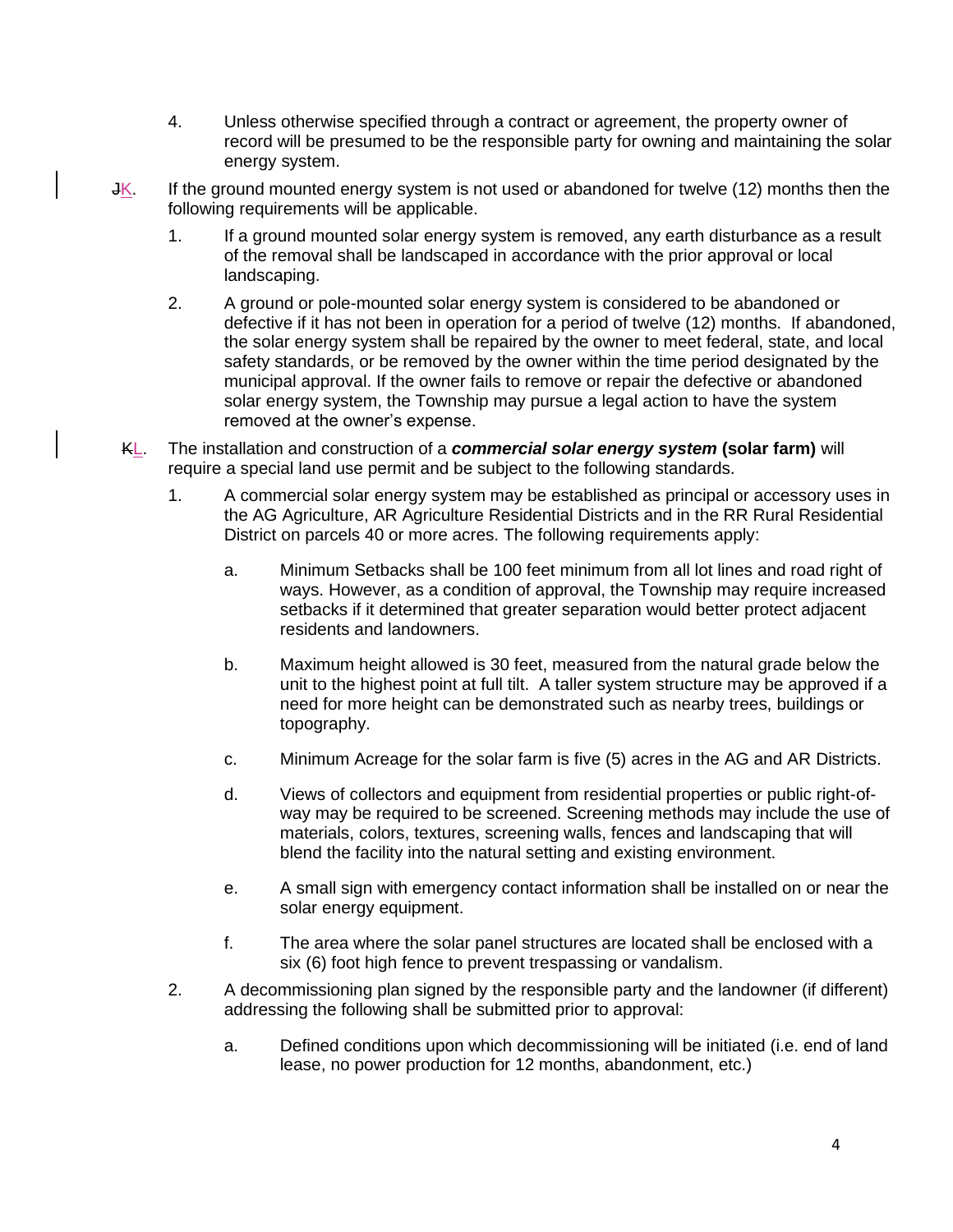- b. Removal of all utility owned equipment and non-utility owned equipment, conduit, structures, fencing, roads, solar panels, and foundations. The land owner may request to allow some items to remain such as an access road, fencing or concrete if approved by the Planning Commission.
- c. Restoration of property to condition prior to development of the system, except as approved in b above.
- d. The timeframe for completion of decommissioning activities.
- e. Description of any agreement or lease with landowner regarding decommissioning, if applicable.
- f. The entity or individual responsible for decommissioning.
- g. Plans for updating the decommissioning plan.
- h. A performance guarantee shall be posted in the form of a bond, letter of credit, cash, or other form acceptable to the Township, to ensure removal upon abandonment. As a part of the decommissioning plan, the responsible party shall provide at least two (2) cost estimates from qualified contractors for full removal of the equipment, foundations, and structures associated with the facility. These amounts will assist the Township when setting the performance guarantee amount. The performance guarantee shall be valid throughout the lifetime of the facility. Bonds and letters of credit shall be extended on a regular basis with expiration dates never less than two (2) years from the annual anniversary of special land use approval.

# **Section 2:**

Validity and Severability. Should any portion of this Ordinance be found invalid for any reason, such holding shall not be construed as affecting the validity of the remaining portions of this Ordinance.

# **Section 3:**

Repealer Clause. Any ordinances or parts of ordinances in conflict herewith are hereby repealed only to the extent necessary to give this Ordinance full force and effect.

# **Section 4:**

Effective Date. This Ordinance shall be effective seven (7) days after publication.

# **ADOPTED:**

**Yeas:** 5

**Nays:** 0

**Abstain:** 0